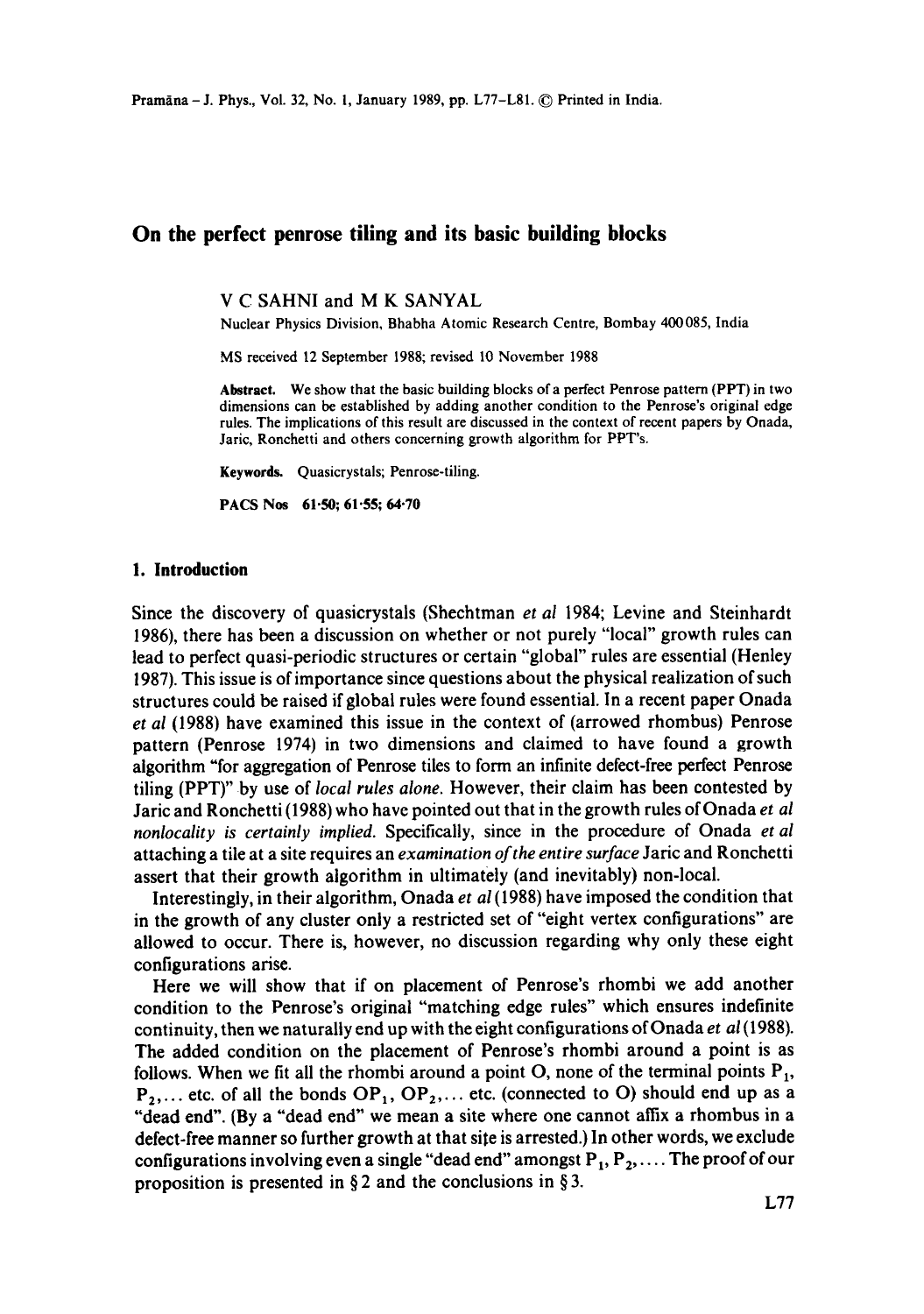## **2. Proof**

To prove our proposition we first consider the two basic building blocks viz. the two Penrose rhombi illustrated in figure 1. The single arrowed edges and the double arrowed edges will be designated by  $X$  and  $Y$  respectively. According to Penrose's original rules when two rhombi are placed together, their common edge has to be of the same type and so also their arrow directions (de Bruijn 1981).

To explore all possible ways of placing the rhombi together around a point, we observe that the internal angles of the rhombi are  $\alpha$ , 2 $\alpha$ , 3 $\alpha$  and 4 $\alpha$  (where  $\alpha = 36^{\circ}$ ). Since the total angle around a point is 360 $^{\circ}$  our problem reduces to seeking partitions of 10 $\alpha$ in terms of these four angles ( $\alpha$ ,  $2\alpha$ ,  $3\alpha$  and  $4\alpha$ ) i.e. of 10 in terms of 1, 2, 3 and 4. Table 1 lists all these partitions in terms of the number of terms in them. One can easily see that we need a minimum of three terms (because the highest number occurring is 4) and a maximum of ten. We will presently examine permutations of different terms in a given partition and study the implications. To proceed further, we adopt the convention that the angles will always be defined going anticlockwise. The two bonds defining any angle will be specified using the letters  $X$ ,  $Y$ , and the arrow directions on the bonds will be specified using the symbols  $>$  and  $\lt$ . (By  $>$  we mean arrow points away and by  $\lt$  we mean arrow points toward the vertex in the angle). With these conventions, the bonds associated with different angles are as in table 2.



**Figure** 1. Fat and skinny rhombic tiles.

| <b>Table 1.</b> Partitions of 10 in terms of 1, 2, 3, 4. |  |  |  |
|----------------------------------------------------------|--|--|--|
|----------------------------------------------------------|--|--|--|

| Total no. of<br>terms in the<br>partitions | Actual partitions                              |                                    |                    |  |
|--------------------------------------------|------------------------------------------------|------------------------------------|--------------------|--|
| $\mathbf{3}$                               | (4, 4, 2)                                      | (4, 3, 3)                          |                    |  |
| 4                                          | (4, 4, 1, 1)<br>(3, 3, 2, 2)                   | (4, 3, 2, 1)<br>(3, 3, 3, 1)       | (4, 2, 2, 2)       |  |
| 5                                          | (4, 3, 1, 1, 1)<br>(3, 2, 2, 2, 1)             | (4, 2, 2, 1, 1)<br>(3, 3, 2, 1, 1) | (2, 2, 2, 2, 2)    |  |
| 6                                          | (4, 2, 1, 1, 1, 1)<br>(2, 2, 2, 2, 1, 1)       | (3, 3, 1, 1, 1, 1)                 | (3, 2, 2, 1, 1, 1) |  |
| 7                                          | (2, 2, 2, 1, 1, 1, 1)<br>(4, 1, 1, 1, 1, 1, 1) | (3, 2, 1, 1, 1, 1, 1)              |                    |  |
| 8                                          | (2, 2, 1, 1, 1, 1, 1, 1)                       | (3, 1, 1, 1, 1, 1, 1, 1)           |                    |  |
| 9                                          | (2, 1, 1, 1, 1, 1, 1, 1, 1)                    |                                    |                    |  |
| 10                                         | (1, 1, 1, 1, 1, 1, 1, 1, 1, 1)                 |                                    |                    |  |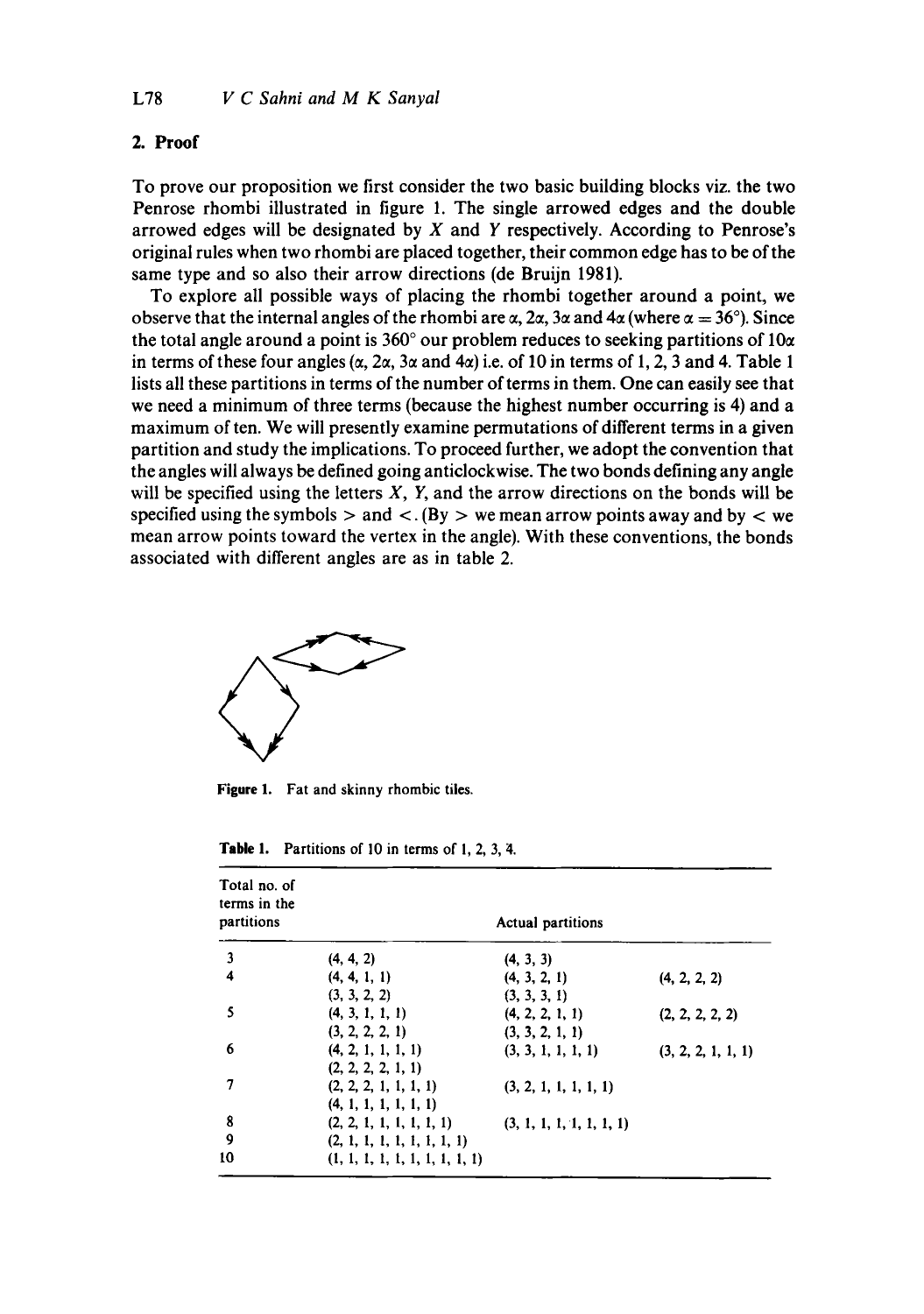| Angle<br>α | <b>Bonds</b>                 | Short form               |  |
|------------|------------------------------|--------------------------|--|
|            | $(Y > X >)$ or $(X > Y >)$   | $(11, 21)$ or $(21, 11)$ |  |
| $2\alpha$  | $(Y <, Y <)$ or $(X >, X >)$ | $(10, 10)$ or $(21, 21)$ |  |
| $3\alpha$  | $(Y > X <)$ or $(X <, Y >)$  | $(11, 20)$ or $(20, 11)$ |  |
| $4\alpha$  | $(Y <, Y <)$ or $(X <, X <)$ | $(10, 10)$ or $(20, 20)$ |  |

Table 2. Different angles and their associated bonds (for explanation of the symbols, see text).

 $(Y < \equiv 10; Y > \equiv 11; X < \equiv 20; X > \equiv 21).$ 

Using table 2, one can check out whether any two angles can adjoin or not and also the bond sequence to permit it. Thus it is easy to see that the following pairs of angles are not adjoinable  $(\alpha, 4\alpha)$ ;  $(4\alpha, \alpha)$ ;  $(2\alpha, 3\alpha)$  and  $(3\alpha, 2\alpha)$ . In all other cases  $(m\alpha, n\alpha)$ combination is admissible if the bond sequence is appropriate.

Let us next take each partition listed in table 1. We will explore whether or not a consistent set of bond sequence exists for that partition. For example, for (4, 4, 2) a consistent bond sequence  $\{(10, 10), (10, 10), (10, 10)\}$  exists in that second bond of an angle is compatible with the first bond of its succeeding angle etc. The configuration associated with the (4, 4, 2) is displayed in figure 2(a). Any permutation of this partition actually will lead to the same figure (albeit rotated as a whole). For (4, 3, 3) a consistent



**Figure** 2. All possible vertex configurations allowed by matching rules (for details refer text).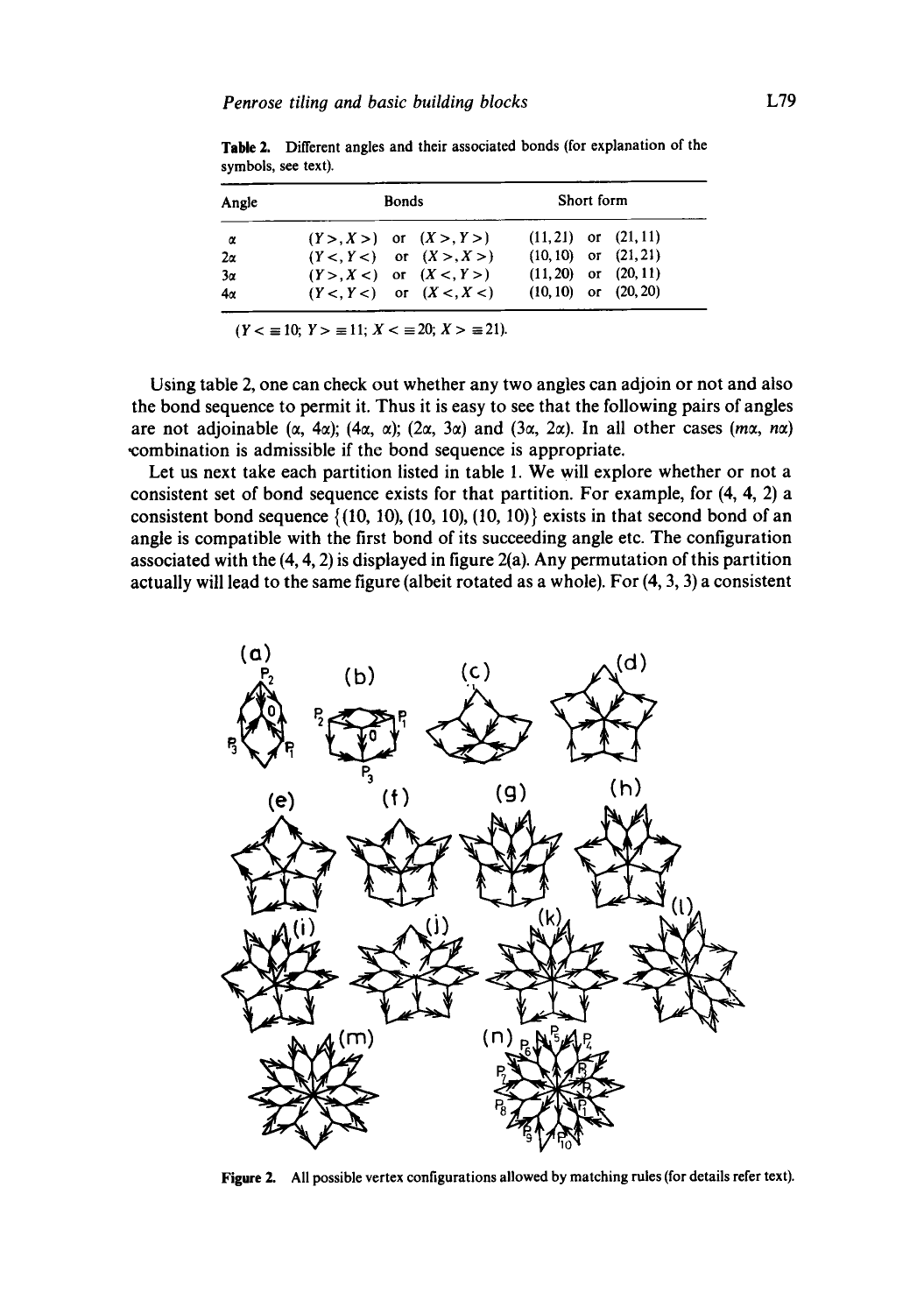bond sequence  $\{(20, 20), (20, 11), (11, 20)\}$  exists and the corresponding configuration is displayed in figure 2(b).

Turning to partitions with four terms, since  $(4\alpha, \alpha)$  and  $(\alpha, 4\alpha)$  are incompatible, the partition (4, 4, 1, 1) does not have any consistent bond sequence. One can verify that (4, 3, 2, 1) (or its permutations) also has no consistent bond sequence. Actually since  $(\alpha, 4\alpha)$ and  $(2\alpha, 3\alpha)$  pairs are incompatible the only combinations one need to pay attention to are  $(1, 2, 4, 3)$   $\lbrack \equiv (4, 3, 1, 2) \rbrack$  and  $(4, 2, 1, 3)$   $\lbrack \equiv (1, 3, 4, 2) \rbrack$ . And for none of these consistent bond sequence exists. For  $(4, 2, 2, 2)$  the consistent sequence  $\{(10, 10), (10, 10),$  $(10, 10)$ ,  $(10, 10)$  exists and the corresponding configuration is shown in figure 2(c).  $(3, 3)$ 2, 2) is obviously ruled out and  $(3, 3, 3, 1)$  also can be seen not to allow the admissible bond sequence. In the five term partitions  $(4, 3, 1, 1, 1)$  and  $(3, 2, 2, 2, 1)$  are prima facie ruled out due to  $(\alpha, 4\alpha)$  and  $(2\alpha, 3\alpha)$  incompatibility. Amongst others,  $(4, 2, 2, 1, 1)$  is not allowed, but  $(2, 2, 2, 2, 2)$  actually allows two sets of bond sequence  $\{(10, 10), (10, 10), (10,$ 10), (10, 10), (10, I0)} and { (21, 21), (21, 21), (21, 21), (21, 21), (21, 21)}. The corresponding configurations are shown in figures  $2(d)$  and  $2(e)$ . Also  $(3, 3, 2, 1, 1)$  for the permutation  $(3, 3, 1, 2, 1)$  allows the bond sequence  $\{(11, 20), (20, 11), (11, 21), (21, 21), (21, 11)\}$ . The corresponding configuration is shown in figure 2(f).

We now turn to six term partitions. The  $(\alpha, 4\alpha)$  incompatibility rules out (4, 2, 1, 1, 1, 1). One can also verify that  $(3, 2, 2, 1, 1, 1)$  (and its permutations also) do not allow a consistent bond sequence. The other two partitions  $(3, 3, 1, 1, 1, 1)$  and  $(2, 2, 2, 1, 1)$ allow the bond sequence  $\{(11, 20), (20, 11), (11, 21), (21, 11), (11, 21), (21, 11)\}$  and  $\{(21, 11), (21, 11), (21, 11)\}$ 21), (21, 21), (21, 21), (21, 21), (21, 11), (11, 21)} respectively. The corresponding configurations are shown in figures  $2(g)$  and  $2(h)$  respectively. From seven term partitions only  $(2, 2, 2, 1, 1, 1, 1)$  allows two consistent bond sequences for the two permutations: {(21, 21), (21,21), (21, 21), (21, 11), (11, 21), (21, 11), (11,21)} for (2, 2, 2, 1, 1, 1, 1) and {(21, 21), (21, 21), (21, 11), (1 I, 21), (21, 21), (21, 11), (11, 21)} for (2, 2, 1, 1, 2, 1, 1). The corresponding configurations are shown in figures 2(i) and 2(j). From the remaining partitions  $(2, 2, 1, 1, 1, 1, 1, 1)$  and its permutation  $(2, 1, 1, 2, 1, 1, 1, 1)$  admit the configurations shown in figures 2(k) and 2(l) respectively. The partitions  $(2, 1, 1, 1, 1, 1, 1)$ 1, 1, 1) and (1, 1, 1, 1, 1, 1, 1, 1, 1, 1) admit configurations shown in figures 2(m) and 2(n).

Figures (2a through 2n) admit some consistent set of bond sequence or the other around the point O. We will now examine if there is any dead end at any of the terminal points  $P_1$ ,  $P_2$ ,... etc. of the bonds  $OP_1$ ,  $OP_2$ ,... etc. in these configurations. For this we observe that when two angles  $m\alpha$ , n $\alpha$  adjoint at O, then at the terminal point  $P_i$  of their common bond, the adjoining angles are  $(5 - n)\alpha$  and  $(5 - m)\alpha$ . Further the arrow direction with respect to  $P_i$  is opposite to that with respect to O.

Let us now examine the terminal points  $P_i$  in figure 2(n). Since here  $m = n = 1$ , the adjoining angles  $(5 - n)\alpha$  and  $(5 - m)\alpha$  at the terminal points  $P_i$  are 4 $\alpha$  and 4 $\alpha$ . By virtue of the already established result that only (4, 4, 2) is an admissible configuration, it follows that at each of the  $P_i$  the two skiny rhombi (involving 144 $\degree$ ) must adjoin with  $2\alpha$  $( = 72^{\circ})$  of the fat rhombus. It is easy to verify, however, that if there is a succession of angle  $\alpha$  three times and the corresponding terminal points are P<sub>1</sub>, P<sub>2</sub>, P<sub>3</sub> and P<sub>4</sub>, then a "dead end" is inevitable. This is because with respect to O the two common bonds  $OP_2$ and OP<sub>3</sub> have to be labelled as 21 and 11 (or vice versa). However, with respect to P<sub>2</sub> and  $P_3$  their labels would be 20 and 10 respectively. A reference to table 2 then clearly shows that whereas at P<sub>3</sub> the 2 $\alpha$  vertex of a fat rhombus can be fitted, at P<sub>2</sub> the same cannot be fitted consistent with the required bond sequence for  $2\alpha$ . Thus P<sub>2</sub> is a "dead end". One can easily use this rule, viz. "the inevitability of a dead end whenever there is a